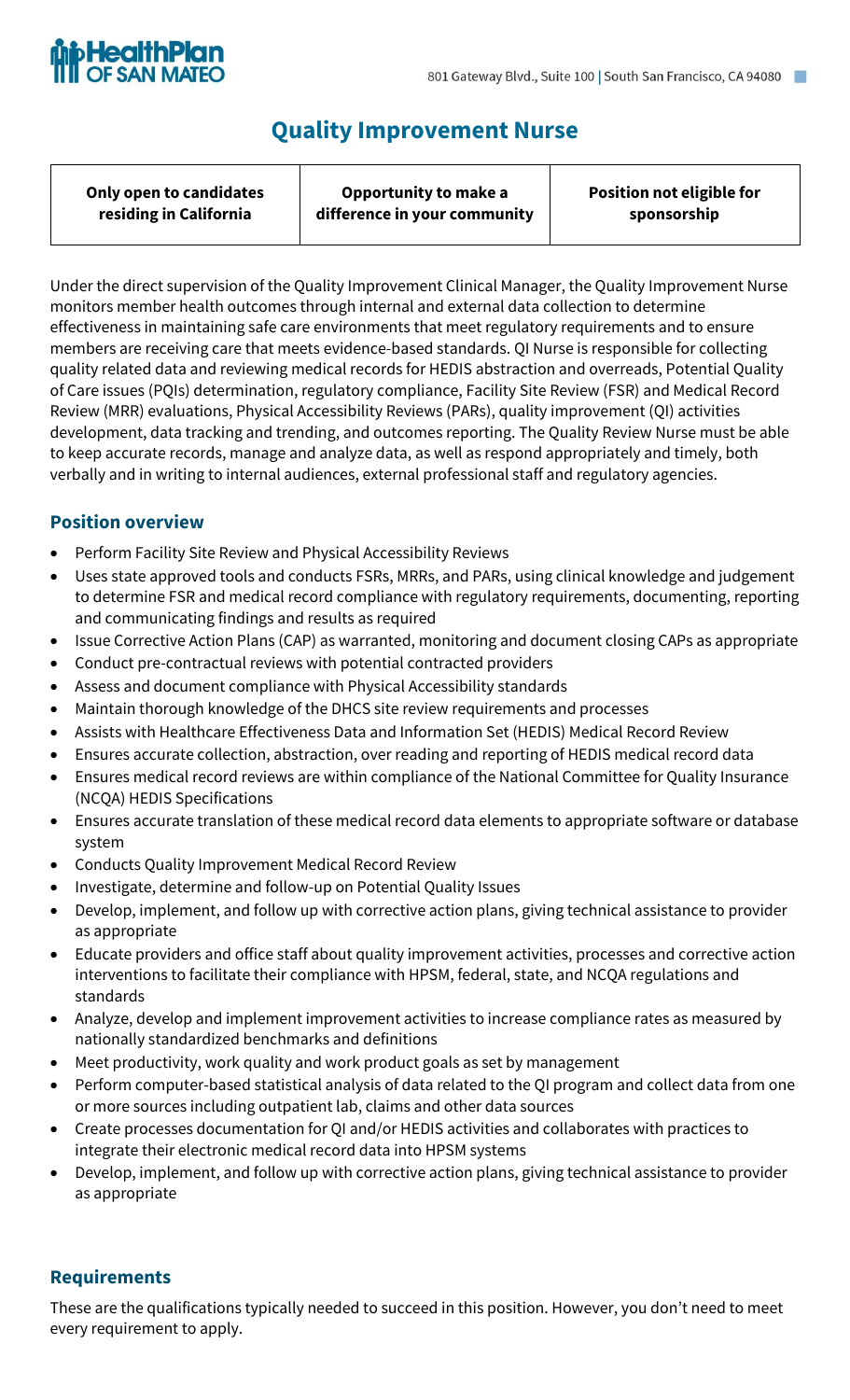

#### **Education and experience**

- Associate degree in Nursing
- Bachelor's degree in nursing or a related health services field is a plus
- Two (2+) plus years of relevant nursing experience in a managed care/quality improvement type of setting

#### **License and Certification**

- A valid California Registered Nurse license
- DHCS Facility Site Reviewer Certification, Trainer or Master Trainer certification highly preferred

#### **Other***:*

• Must have own vehicle and valid driver's license with proof of insurance in conformity with state law minimums and be willing to travel (primarily) in San Mateo County

#### **Knowledge of:**

- Knowledge of HEDIS reporting
- The concepts of managed health care
- Medicare and Medi-Cal and regulatory programs
- Quality improvement study design methods and appropriate quality improvement tools and applications is preferred
- Personal computers and proficiency in Microsoft Office Suite applications, including Outlook, Word, Excel, and PowerPoint

#### **Ability to:**

- Works cooperatively with others
- Work as part of a team and support team decisions
- Communicate effectively, both verbally and in writing
- Adapt to changes in requirements/priorities for daily and specialized tasks
- Evaluate medical records and other health care data
- Plan, organize and lead data collection activities
- Resolve simple and/or complex analytical problems
- Present statistical and technical data in a clear and understandable manner utilizing appropriate visual aids
- Interact professionally and effectively with providers, physicians, and staff from all departments within and outside the Plan
- Establish and maintain effective and cooperative working relationship with HPSM staff and others contacted in the course of the work
- Maintain accurate records and confidentiality of sensitive medical information
- Assume responsibility and exercise good judgment in making decisions within the scope of authority of the position
- Accurately complete tasks within established times and to effectively prioritize multiple tasks and deadlines

## **Salary and benefits**

**The starting salary range** depends on the candidate's work experience.

#### **Excellent benefits package** includes:

- HPSM-paid premiums for employee's medical, dental and vision coverage (employee pays 10% of each dependent's premiums)
- Fully paid life, AD&D and LTD insurance
- Retirement plan (HPSM contributes equivalent of 10% of annual compensation)
- 12 paid holidays a year, 12 paid sick days a year and paid vacation starting at 16 days a year
- Tuition reimbursement plan
- Employee wellness program